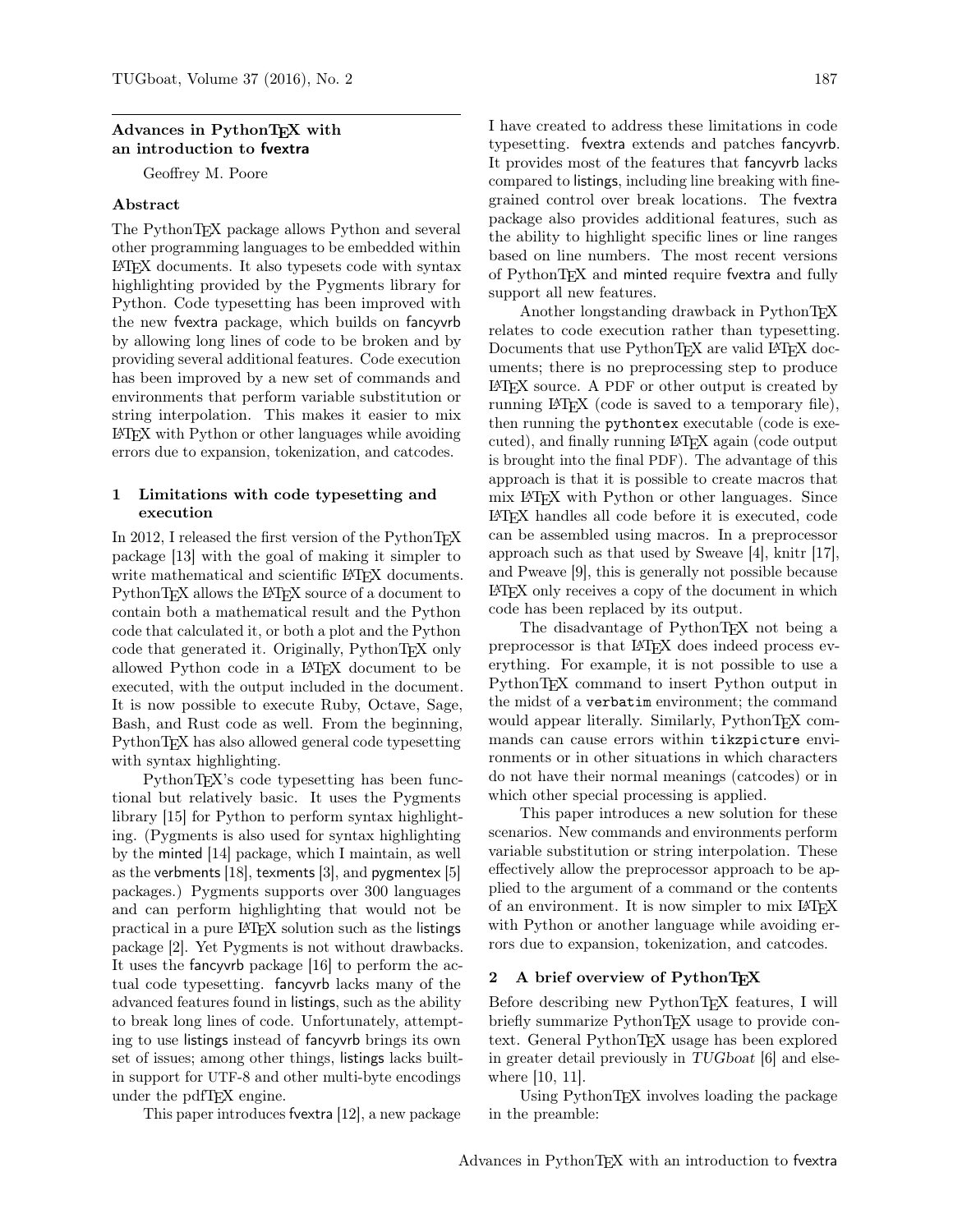## \usepackage{pythontex}

and modifying the compile process. As mentioned above, PythonTEX requires a three-step compile. For a document doc.tex, this might look like

```
pdflatex doc.tex
pythontex doc.tex
pdflatex doc.tex
```
The pythontex executable is typically installed along with the package when PythonT<sub>F</sub>X is installed with a TEX distribution's package manager. The second and third steps of the compile process are only necessary when code needs to be executed or highlighted. PythonTEX caches all results to maximize performance, and the pythontex executable will not actually do anything unless it detects changes.

# 2.1 Code typesetting

PythonTEX provides a \pygment command and a pygments environment for general code typesetting. These are similar to the \mintinline command and minted environment provided by the minted package. Colorizing is automatic (but grayscaled here for the printed TUGboat). For example,

Inline: \pygment{python}{var = "string"}

results in

Inline:  $var = "string"$ 

The code may be delimited by a pair of curly braces, as shown, or by a single pair of identical characters (like \verb). Similarly,

```
\begin{pygments}{python}
def func(var):
    return var**2
\end{pygments}
```
produces

```
def func(var):
    return var**2
```
Code typesetting may be customized using fancyvrb's \fvset, which applies document-wide options, or the \setpygmentsfv command, which restricts options to \pygment and pygments.

There are also language-specific commands and environments that do not need the language to be specified. For example, \pyv and pyverbatim could be substituted in the examples above if "{python}" were deleted. Typesetting may be customized with \fvset or \setpythontexfv.

## 2.2 Code execution

There is a \pyc command and a pycode environment that may be used to execute Python code. Similar commands and environments exist for Ruby, Octave, Sage, Bash, and Rust. By default, anything that is

\begin{pycode} print("Python says hello to \\tug!") \end{pycode}

produces

Python says hello to TUG!

Notice that by default printed text is interpreted as normal LAT<sub>EX</sub> input, not as verbatim.

There is also a \py command for conveniently inserting string representations of Python expressions in a document. It would be possible to use the  $\pyc$ command for this purpose. For example, to insert the value of  $2^8$  into the document, this would suffice:

\pyc{print(2\*\*8)}

However, \py is more convenient:

\py{2\*\*8}

It is also possible to use \py to insert the value of a previously defined variable. For instance, if  $\pyc{x = 2**8}$  had been used previously to set the value of x, then  $\py{x}$  would produce 256.

## 2.3 Code typesetting and execution

There is a \pyb command and a pyblock environment that both typeset and execute code. Anything printed or written to stdout by the code is not automatically inserted in the document, since it might not be desirable to have typeset code immediately next to its output. Instead, anything printed by the most recent command or environment may be inserted using the \printpythontex command.

## 3 An introduction to fvextra

The fancyvrb package was first publicly released in 1998 at version 2.5. A few bugs were fixed and a few features added later that year in version 2.6. Since then, the documentation lists two bug fixes, with version 2.8 released in 2010. The stability of fancyvrb speaks to its success as a fancy verbatim package.

I released the first version of the fvextra package at the end of June 2016. The package focuses on adding features to fancyvrb that improve code typesetting, especially when used with syntax highlighting provided by Pygments. fvextra also implements a few patches to the fancyvrb internals and makes a few changes to default fancyvrb behavior. All patches and changes to defaults are detailed in the fvextra documentation. At the end of July 2016, I released PythonTEX version 0.15 and minted 2.4. These require the fvextra package and support all features described below.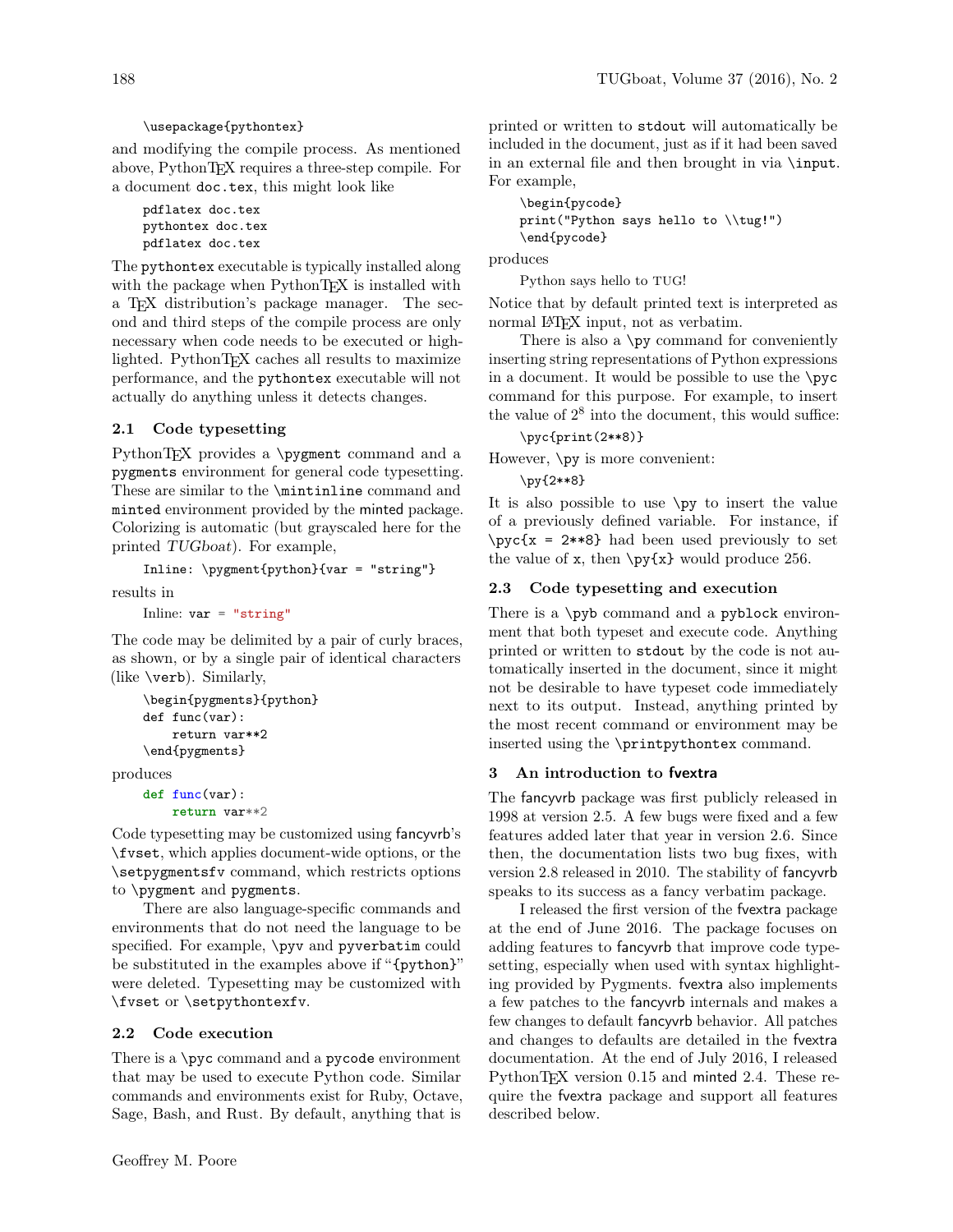## 3.1 Single quotation marks

By default, LAT<sub>EX</sub> verbatim commands and environments convert the backtick (`) and single typewriter quotation mark (') into the left and right curly single quotation marks  $($ ,  $\cdot$ ). This behavior carries over into fancyvrb. In typeset code, these characters should be represented literally. This is typically accomplished by manually loading the upquote package [\[1\]](#page-5-15).

That approach has two drawbacks. First, not using upquote by default means that it is easily forgotten. I have had the experience myself of reviewing the final proofs of a paper, only to realize that I had forgotten to load upquote. Second, when upquote is loaded, obtaining the curly quotation marks is inconvenient if they are ever legitimately desired in a verbatim context.

The fvextra package requires upquote, so that the default behavior is correct for typesetting code. It also defines a new curlyquotes option that restores the default LATEX behavior. For example, using fancyvrb's Verbatim environment,

```
\begin{Verbatim}[curlyquotes]
`Single quoted text'
\end{Verbatim}
```
yields

```
'Single quoted text'
```
This eliminates one of the most common mistakes in code typesetting while still providing convenient access to the normal LATEX behavior.

#### 3.2 Math in verbatim

The fancyvrb package allows typeset mathematics to be embedded within verbatim material. Pygments builds on this with its mathescape option, which enables typeset math within code comments. That can be useful when typesetting code that implements mathematical or scientific algorithms.

A close examination of fancyvrb's typeset math within verbatim reveals that the result differs from normal math mode. Spaces are significant and appear literally, rather than vanishing. The \text command provided by the amstext package [\[7\]](#page-5-16) and loaded as part of amsmath [\[8\]](#page-5-17) uses the verbatim font rather than the normal document font. The single quotation mark (') causes an error rather than becoming a prime (that is, being converted into  $\prime$ ). fvextra modifies typeset math within verbatim so that all of these behave as expected. For example,

```
\verb|\begin{Vert}[\verb|commandchars=\\\\\\\\\\\\\\ \end{Vert},mathescape]
Verbatim x^2 + f_\text{sub}(x) = g''(x)\end{Verbatim}
```
now correctly produces

Verbatim  $x^2 + f_{\text{sub}}(x) = g''(x)$ 

The commandchars option used in this example is defined by fancyvrb and allows macros within otherwise verbatim material. The mathescape option is a new feature added by fvextra that serves as a shortcut for giving the dollar sign, underscore, and caret their normal math-related meanings. When fvextra's mathescape is used with code highlighted by Pygments, it reduces to Pygments' mathescape, only producing typeset math in comments.

#### 3.3 Tabs and tab expansion

By default, fancyvrb converts tabs into a fixed number of spaces, which may be controlled with the tabsize option. It also offers tab expansion to tab stops with the obeytabs option.

Tab expansion involves a clever recursive algorithm. Each tab character causes everything that precedes it in the current line of text to be saved in a box, and the width of the box is compared to the tab stop size to determine the needed width for the current tab. (For those who would like more details, this is defined in the \FV@@ObeyTabs and \FV@TrueTab macros in fancyvrb.sty.)

The tab expansion algorithm works excellently in normal verbatim contexts. Unfortunately, it also fails spectacularly (and silently) when tabs occur within macro arguments, which is common in Pygments output. In a multiline string or comment that is indented with tabs, obeytabs typically causes all lines except the first and the last to vanish, with no errors or warnings.

fvextra patches tab expansion so that it will never cause lines to vanish. Tab expansion for tabs that are only preceded by spaces or tabs is always correct, even for tabs that are in macro arguments. This covers the most common case of tabs used for indentation. Unfortunately, tab expansion is not guaranteed to be correct for tabs within macro arguments that are preceded by non-tab, non-space characters. The limitations of the new tab expansion algorithm are discussed in detail in the documentation.

Tabs are also improved in fvextra with the addition of the tab and tabcolor options. For example,

```
\begin{Verbatim}[showtabs,
                 tab=\rightarrowfill,
                 tabcolor=orange]
        A tab-indented line of text
\end{Verbatim}
```
produces

→A tab-indented line of text

Advances in PythonTEX with an introduction to fvextra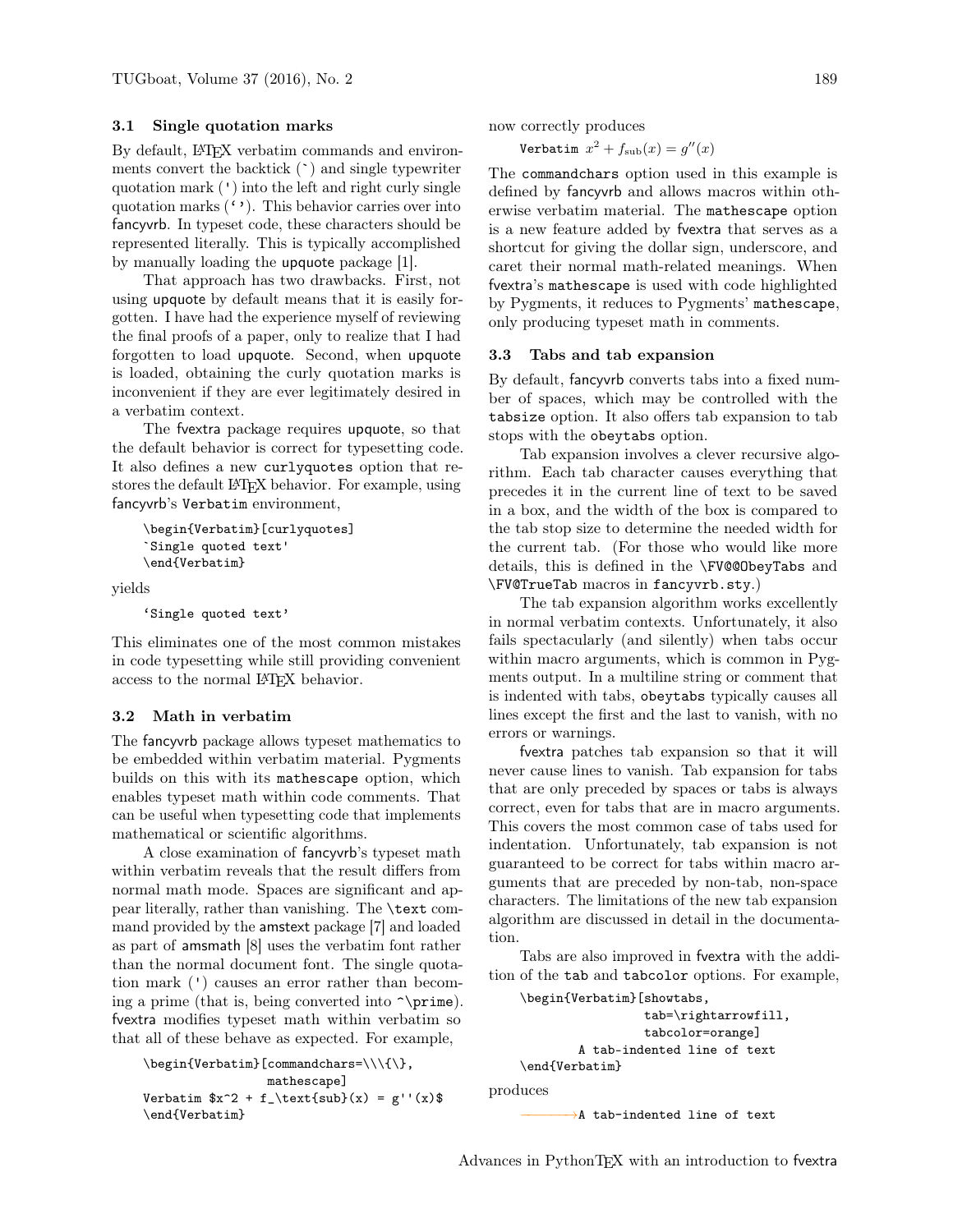The original fancyvrb treatment of visible tabs was modified so that variable-width symbols such as \rightarrowfill expand to fill the full tab width.

### 3.4 Line highlighting

When writing about code, it can be useful to highlight a specific line or range of lines based on line numbers. As far as I know, fvextra is the first IATEX package to implement this with its highlightlines and highlightcolor options. For example,

\begin{Verbatim}[numbers=left,

highlightlines={1, 3-4}]

First line Second line Third line Fourth line Fifth line \end{Verbatim}

results in

- <sup>1</sup> First line
- <sup>2</sup> Second line
- <sup>3</sup> Third line <sup>4</sup> Fourth line
- Fifth line
- 

By default, a \colorbox that uses highlightcolor is inserted around specified lines. Additional customization is possible when desired. fvextra defines macros that are applied to the first, last, and inner lines in a range, as well as to isolated highlighted lines and to unhighlighted lines. These macros may be redefined to produce fancier highlighting.

#### 3.5 Line breaking

The ability to automatically break long lines of code is perhaps the most important feature present in listings but missing in fancyvrb.

The fvextra package adds an option breaklines that enables line breaking. Line breaking is turned off by default, to ensure that the standard behavior of fancyvrb is unchanged by fvextra. Perhaps it will also encourage users to consider a smaller font size, inserting hard line breaks, or otherwise modifying code as an alternative to automatic line breaking.

By default, breaklines indents continuation lines to the same indentation level as the start of the line (adjustable via option breakautoindent), and then adds a small amount of extra indentation to make room for a line continuation symbol on the left (adjustable via breaksymbolindentleft). For instance,

```
A line that would eventually end up in the
,→ margin without breaklines
      An indented line that would be too
```

```
,→ long without breaklines
```
Many options are provided for customizing break indentation and break symbols. One possibility is to use custom break symbols on both the left and the right. Break symbols could be defined:

```
\newcommand{\symleft}{%
 \ensuremath{\Rightarrow}}
\newcommand{\symright}{\raisebox{-1ex}{%
 \rotatebox{30}{\ensuremath{\Leftarrow}}}}
```
Then the following options could be added:

```
breaklines,
breaksymbolleft=\symleft,
breaksymbolright=\symright
```
An example using these settings is shown below.

A line that would eventually end up in  $\Rightarrow$  the margin without breaklines ⇐

By default, line breaks occur only at spaces when the breaklines option is used. Breaks may also be allowed anywhere (between non-space characters) by turning on the additional option breakanywhere. In many cases, however, simply breaking anywhere will not be acceptable. Two more options, breakbefore and breakafter, allow specific characters to be specified as break locations. For instance, setting

breakafter={+-=,}

allows breaks after any of the specified characters (+-=,). This could be useful for allowing breaks when spaces are not present while avoiding breaks within variable names. Special L<sup>AT</sup>FX characters such as the percent sign and number sign must be backslash-escaped when passed to breakbefore and breakafter. When a given character is specified as a potential break location, by default breaks will not be inserted between identical characters; rather, runs of identical characters are grouped. This may be modified with the breakbeforegroup and breakaftergroup options.

All of the breaking options discussed so far apply equally well to both normal verbatim text and highlighted computer code output by Pygments. fvextra also provides two line breaking options which are specific to Pygments output, and thus intended for the PythonTEX and minted packages. The breakbytoken option prevents line breaks from occurring within Pygments tokens, such as strings, comments, keywords, and operators. A complete list of Pygments tokens is available at [pygments.org/docs/tokens](http://pygments.org/docs/tokens). Breaks are still allowed at spaces outside tokens. The breakbytoken option could be used in a case like

```
var = "string 1" + "string 2" + "string 3"
```
to prevent breaks from occurring inside the strings, while still allowing breaks at spaces elsewhere.

There is also a breakbytokenanywhere option that prevents breaks within tokens, but allows breaks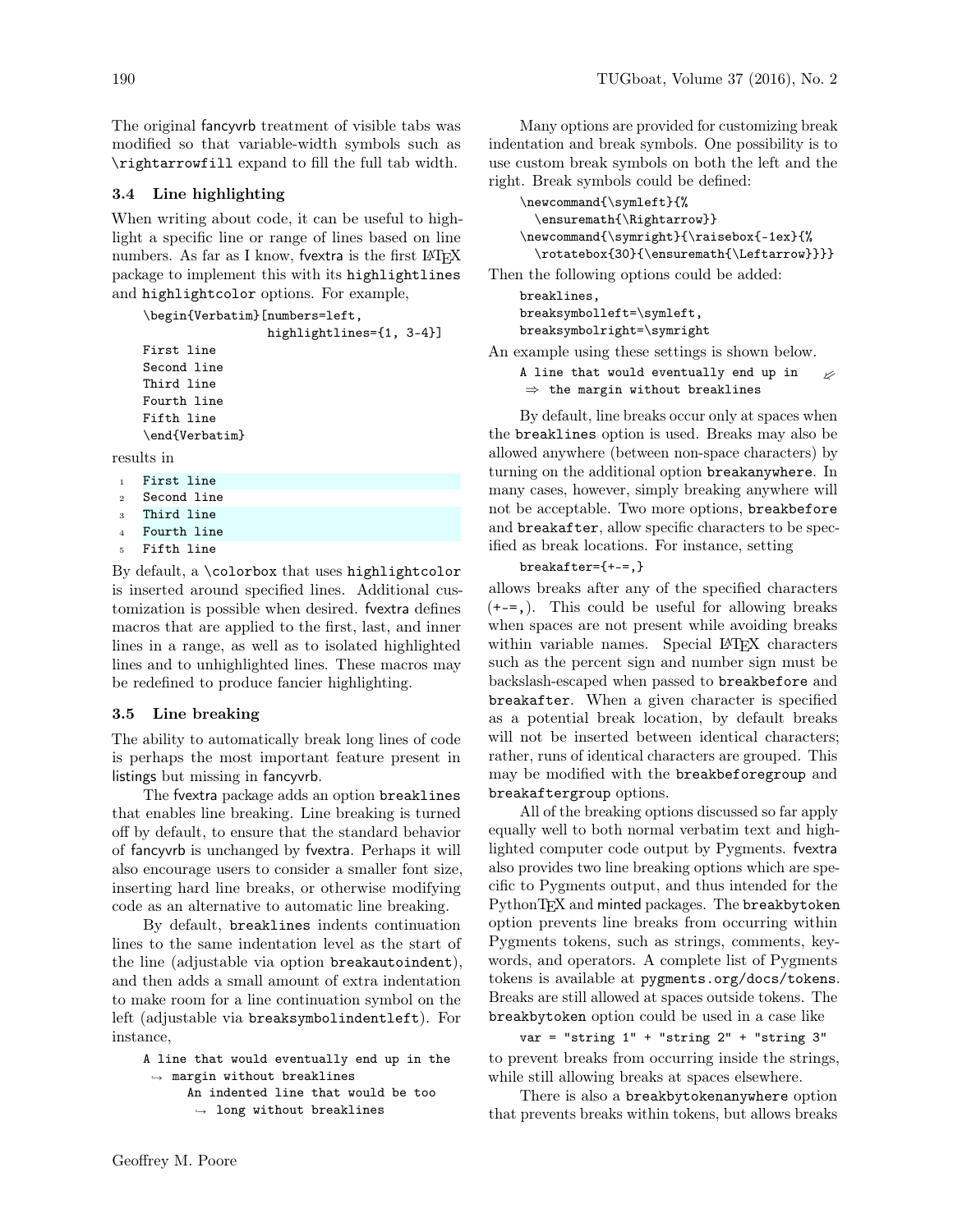between immediately adjacent tokens. This could be used in a case like

var = "string 1"+"string 2"+"string 3"

to prevent breaks within the strings while still allowing breaks before and after the plus signs.

### 4 Variable substitution and string interpolation

As mentioned in the introduction, one of the advantages of PythonT<sub>F</sub>X is that it allows macro programming that mixes LATEX with Python or another language. For instance, I could define a command that swaps the first and last characters in a string:

```
\newcommand{\swapfirstlast}[1]{%
  \pyc{s = "#1" }\py{s[-1] + s[1:-1] + s[0] }
```
This stores the argument of the command as a Python string, and then uses the character indices to swap the first and last characters. Invoking

\swapfirstlast{0123456789}

yields

9123456780

Such convenience is only possible because PythonTFX does not function as a preprocessor; LATEX handles all text before code is seen by Python (or another language) for evaluation, and then the result of evaluation is brought in during the next compile. In this case, LATEX macros are used to assemble Python code that is subsequently evaluated.

The downside of this approach is that it makes it more difficult to evaluate Python code in a verbatim or other special context. As should be expected,

```
\begin{Verbatim}
x = \py{2**16}\end{Verbatim}
```
simply produces the literal text

 $x = \py{2**16}$ 

Though that makes it convenient to write about PythonTEX, it certainly does make it more difficult to insert Python output in some situations.

In a case like this, it is possible to assemble all of the text as a Python template, and then print it:

```
\begin{pycode}
s = """"\\begin{{Verbatim}}
x = \{x\}\\end{{Verbatim}}
"" "
print(s.format(x=2**16))
\end{pycode}
```
That does give the desired result:

 $x = 65536$ 

Unfortunately, a certain amount of complexity is required even for this simple case. The backslash must be escaped unless a raw string is used. Curly braces, which are of course everywhere in LAT<sub>EX</sub>, must be doubled to appear literally when used with Python's string formatting.

To simplify these cases, PythonTFX now includes a \pys command and pysub environment that perform variable substitution or string interpolation. Equivalent commands and environments exist for Ruby, Octave, Sage, Bash, and Rust. Using the pysub environment, the last example becomes

```
\begin{pysub}
\begin{Verbatim}
x = !{2**16}\end{Verbatim}
\end{pysub}
```
The content of the environment is passed verbatim to Python. Substitution fields take the form  $\{\langle expression \rangle\}.$  After  $\langle expression \rangle$  is evaluated, a string representation of the result is returned to LAT<sub>EX</sub>. If  $\langle expression \rangle$  is simply a variable name, then it is replaced with a string representation of the variable value.

The form  $\{\langle expression \rangle\}$  was chosen because the exclamation point is one of the few ASCII punctuation characters without a special LATEX meaning. Using more common string interpolation syntax from other languages seemed unwise;  $\frac{\text{d}}{\text{d}}\left\langle \text{variable} \right\rangle$ ,  ${\Re \langle expression \rangle},$  and  $\#\{\langle expression \rangle\}$  are constructs which commonly appear in LAT<sub>EX</sub>. Likewise, using Python's string formatting syntax of  ${\langle} \langle variable \rangle$ would be problematic, since it would require all literal curly braces to be escaped by doubling.

The exact rules for delimiting and escaping  $\{\langle expression \rangle\}$  differ somewhat from standard LATEX syntax. If a literal exclamation point followed by an opening curly brace is desired, then the exclamation point is escaped by doubling (!!). A literal exclamation point only needs to be escaped when followed immediately by an opening curly brace. Curly braces never need to be escaped, since they only delimit a substitution field when they immediately follow an unescaped exclamation point.

If  $\langle expression \rangle$  is delimited by a single pair of curly braces,  $\{\langle \text{expression} \rangle\}$ , then it may contain paired curly braces up to five levels deep. If the first or last character in  $\langle expression \rangle$  would be a curly brace, then it must be separated from the delimiting braces by a space; leading and trailing spaces are stripped before  $\langle expression \rangle$  is evaluated.